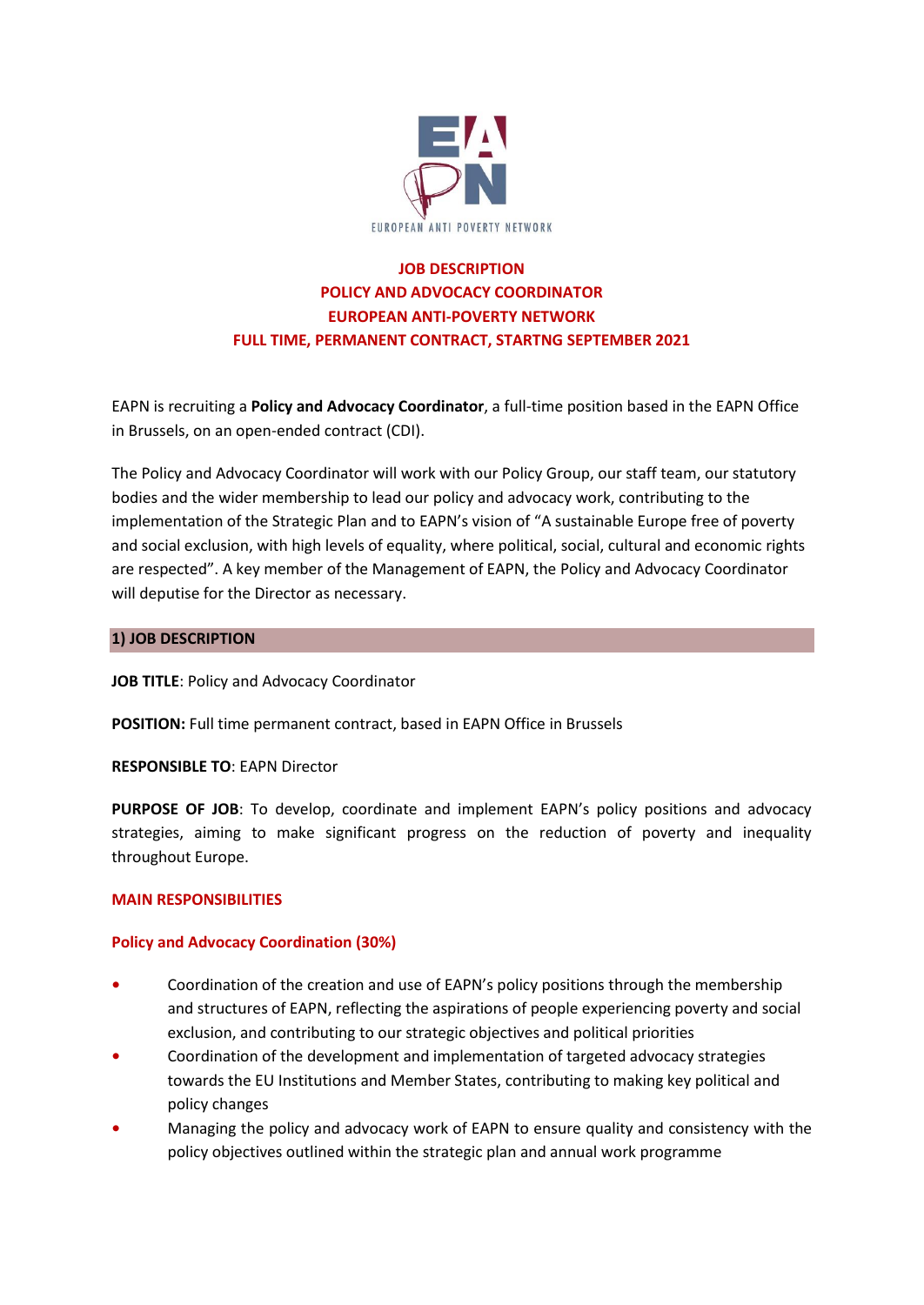- **•••** Drafting, ensuring implementation, monitoring and reporting of the policy deliverables of the annual work programme
- **•** Together with the EAPN Comms team, ensuring clear, internal and external communication of the policy and advocacy work
- **•** Organising and chairing Policy Team and Policy coordination meetings with other staff members.
- **•** Developing joint actions with other key stakeholders to contribute to EAPN's advocacy work

# **Management (20%)**

- **•** Participating in regular meetings of the EAPN Management Team
- **•** Managing the policy team's budget
- **•** Supervising and guiding members of the policy team (staff, interns and consultants)
- **•** Seeking out and contributing to potential policy and advocacy related projects and funding opportunities for EAPN
- **•** Deputising for the Director as and when necessary, both internally and externally

# **Specific Policy and Advocacy work (30%)**

- **•** Leading on specific areas of EAPN's policy and advocacy work, working with the relevant bodies. Key areas include **the European Pillar of Social Rights**, **Anti-Poverty strategy, Social Protection** (with a specific focus on **minimum income**), **in-work poverty, Green Deal, energy poverty**, **the covid recovery**.
- **•** Coordinating the analysis and monitoring of legislation, policies, measures, projects and studies, relevant to the designated policy area/s, and production of policy briefings and analytical reports.
- **•** Preparing and presenting policy proposals to EAPN's Executive Committee and General Assembly.
- **•** Preparing position papers/articles, reports, statements
- **•** Developing and implementing an advocacy strategy towards the key EU institutions and Member States and other relevant actors, in consultation with the policy staff, the EUISG and the EAPN governing bodies
- **•** Coordinating the organization of events and on-line webinars together, including the annual Policy Conference, and preparing and delivering high profile presentations to a wide range of decision makers, people with lived experience of poverty and other stakeholders.
- **•** Working with other staff to ensure effective EAPN campaign work in the area/areas concerned, ensuring that campaigns further our political advocacy

# **Other Tasks (20%)**

- **•** Contributing to the development and capacity building of members in EU level policy processes
- **•** Working with the Participation Officer to ensure the meaningful engagement of people experiencing poverty in the development of our policy and advocacy
- **•** Representing EAPN to external stakeholders, including the Commission, Parliament, Council and civil society organisations.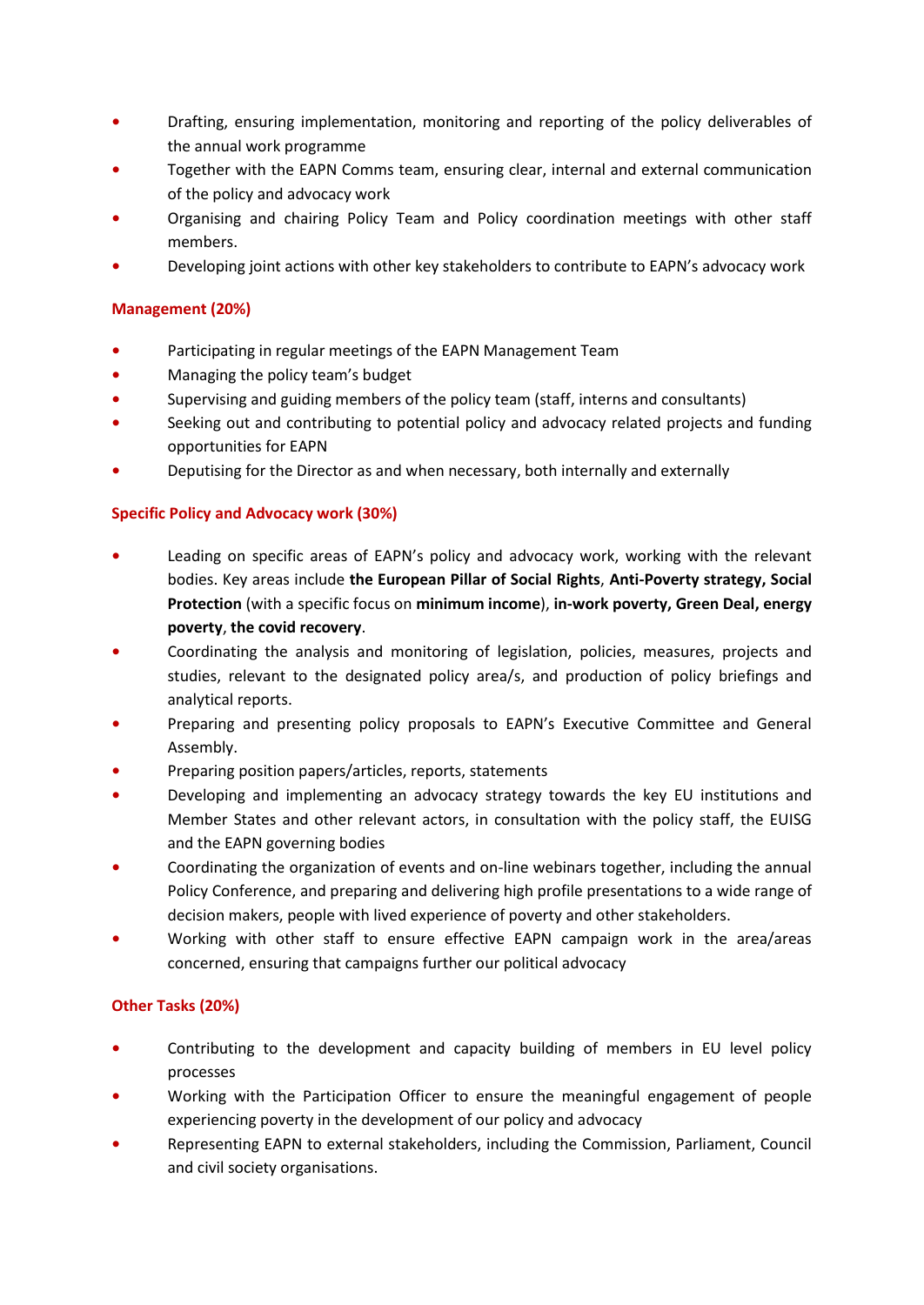**•** Contributing material to EAPN communication channels, including our website, newsletter, press releases and media articles, and social media channels

#### **2) PERSON SPECIFICATION**

The Policy and Advocacy Coordinator needs to be a highly driven, self-motivated individual who is committed to the vision, mission, and values of EAPN, and ambitious for the organisation and the eradication of poverty and inequality. Applicants with less than 5 years' experience of developing political advocacy strategies and policy positions are unlikely to possess the knowledge and skills necessary to undertake a position of this nature

### **1. SKILLS, ABILITIES AND ATTRIBUTES**

#### *Essential*

- 1.1 Alignment with EAPN's vision, mission, and values
- 1.2 Ability to translate goals into achievable, practical, and creative advocacy strategies, and to evaluate and adapt such strategies as necessary
- 1.3 Optimistic, easy-going, and warm, a team player with the ability to deal constructively with issues, de-escalate conflicts, facilitate collaboration, and create a positive and uplifting professional atmosphere
- 1.4 Ability to facilitate large groups in-person and online
- 1.5 Sound judgement
- 1.6 Ability to rapidly analyse data and complex issues and present clear recommendations to internal and external audiences.
- 1.7 Financial literacy managing budgets, reporting on projects
- 1.8 Ability to manage complex workloads, competing deadlines and to plan and prioritise accordingly
- 1.9 Ability to communicate fluently in English to a range of audiences (oral and written), representing organisations to the external world (including political targets, allies, media)
- 1.10 Solid IT skills including use of online communication and social media tools

### *Desirable*

1.11 Ability to work in other European languages

#### **2. KNOWLEDGE AND EXPERIENCE**

2.1 Experience of developing policy positions, policy analysis and advocacy strategies to create meaningful change for the lives of people experiencing poverty

2.2 Experience in working a membership-based advocacy NGOs

- 2.3 Experience of working to empower people experiencing poverty and their organisations
- 2.4 Excellent knowledge of the dynamics that cause poverty, exclusion, and inequalities.